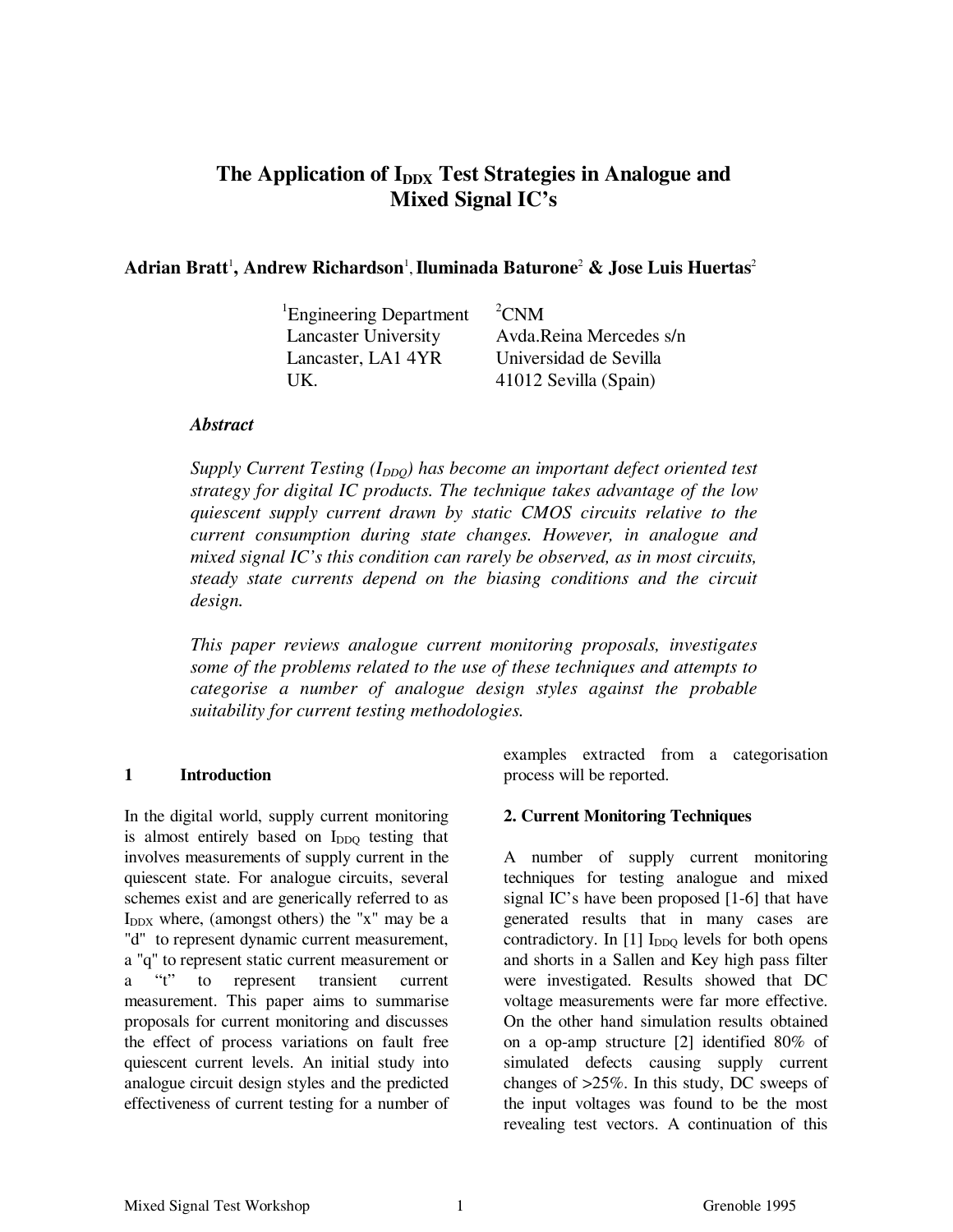work led to the use of non-periodic pseudo random signals being used as input vectors [3].

Steady state response magnitudes such as RMS. values are extracted from the supply current in [4] for various analogue circuits exercised by sinusoidal or square wave inputs. Optimisation of input conditions have been shown to generate high fault coverages. The approach of transient response  $I_{\text{DDT}}$  has been used on continuous time filters in [5]. This is however more complex requiring built-in-selftest (BIST) circuitry. Initial results have again suggested high coverage. Pulse response testing has been suggested in  $[6]$ . In this case the  $V_{DD}$ and  $V_{SS}$  rails are pulsed whilst applying a fixed voltage on the inputs. Temporal and spectral analysis is then applied to the transient rail current.

#### **3. Effect of Process Variations**



In the majority of previous studies, the effect of process variations on fault free current levels has been identified as being critical for both setting pass/fail thresholds and deriving realistic coverage figures. The following section summarises an evaluation carried out on the current reference cell shown in fig 1 and subsequent measurements on silicon. [7]. In this circuit the reference current is given by: *Figure 1: Schematic of current reference cell (iref)*

$$
Iref = \frac{V_{EB}(Q1)}{R1} \tag{1}
$$

Both absolute and relative component variation has been evaluated across a single wafer and from wafer to wafer for both biasing and biased cells.

#### **3.1 Absolute Component Variation**

The reference current generated in the circuit shown in fig. 1 is dependent on the emitter-base voltage drop of transistor  $Q1(V_{BE})$  and the value of resistor R1. The value of  $(V_{BE})Q1$  does not vary significantly in relation to the process dependent value of the resistor R1 which does show considerable variation. The minimum, typical and maximum process values  $(i.e. \pm 3\sigma)$  for resistor R1 have been considered to evaluate the range of current variations. A hand calculation of current range and a 1000 point monte-carlo simulation, using the same parameters, gives the results shown in fig. 2.



*Figure 2: Hand & Monte-carlo 3*σ *simulation results*

The balanced nature of this current source ensures that absolute component variation of the MOS transistors has only a relatively small effect on the reference current value. A 1000 point monte-carlo simulation of the MOS HSPICE parameters, within  $3\sigma$  limits, yields a current variability  $3\sigma$  value of only 0.24μA.

Temperature variation affects the reference current value in that both the value of resistor R1 and  $V_{BE}(Q1)$  are temperature dependent. Respective temperature coefficients are typically  $+3600$ ppm/<sup>O</sup>C and  $-2$ mV/<sup>O</sup>C which gives a net temperature coefficient of -  $0.3\mu A/OC$  for the whole circuit. Assuming the testing temperature can be controlled to within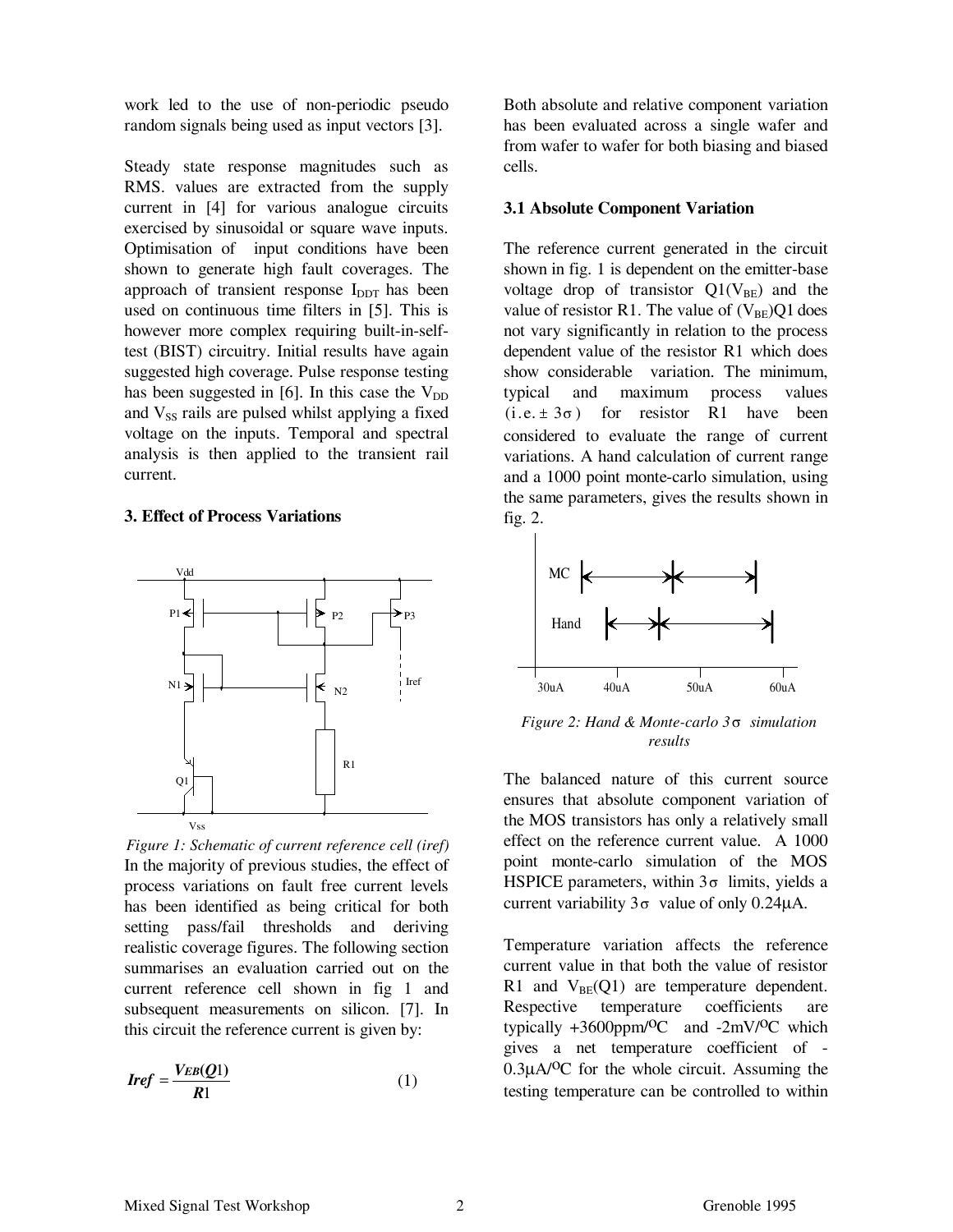a range of  $\pm 5^{\circ}$ C then the total current change due to this effect is  $\pm$  1.5μA.

The absolute value of resistor R1 dominates other absolute value sources of current variability. A superposition of the effects of variation of resistor value, FET process values and temperature variation is illustrated in Fig. 3.



*Figure 3: Resistor, FET parameter and temperature effects on reference current*

#### **3.2 Relative component variation**

Relative component variation (mismatch) manifests itself as two problems. First, mismatches within the components of the two arms of the current reference cell shown in fig. 1 cause small changes in the value of the reference current. Second, two or more current reference cells will not carry exactly the same current since their resistor values will also generally not be equal.

### **3.2.1 Relative component variation within one cell**

Ideally, the transistor pairs P1,P2 and N1,N2 are perfectly matched to ensure that the currents in either arm of the reference cell are equal. Using process mismatch data an accurate estimate of the maximum likely current mismatch may be obtained by hand calculation. If the input referred threshold voltage  $(V_T)$  mismatch (the net effect of both VT and all other process parameter

mismatches) is defined to be  $\triangle V$ T for both NMOS and



*Figure 4: Parameter changes necessary for maximal current offset*

PMOS devices the necessary changes to the MOS transistors of fig. 1 to generate maximum current offset within the core are those shown in Fig.4. The sense of  $V_T$  changes does not matter since the results are combined in quadrature.

The drain-source current of a MOS transistor operating in the saturation region may be written to a good approximation as,

$$
I_{DO} = K \frac{1}{2L} \frac{W}{(V_{GS} - V_T)^2}
$$
 (2)

where  $K^1$  is the MOS transconductance parameter, W and L are the width and length of the MOS transistor respectively, VGS is the gate-source voltage and VT is the threshold voltage. If the change in the value of VT  $(Δ V<sub>T</sub>)$  is small with respect to its nominal value the equation representing the current with offset values present is written,

$$
I_D = K \frac{^{1} W}{2 L} (V_{GS} - V_T + \Delta V_T)^{2}.
$$
 (3)

and the change in current may be approximated to:

$$
\Delta I_D = K \frac{^1 W_P}{L_P} (V_{\text{GSP}} - V_{\text{Tr}}) \Delta V_{\text{Tr}}
$$
 (4)

where  $\Delta$  I<sub>D</sub> is the change in drain current and all other symbols have the same meaning as in eq. 2. In the reference cell shown in fig. 1 the net mismatch in currents between transistors P1 and P2 is thus,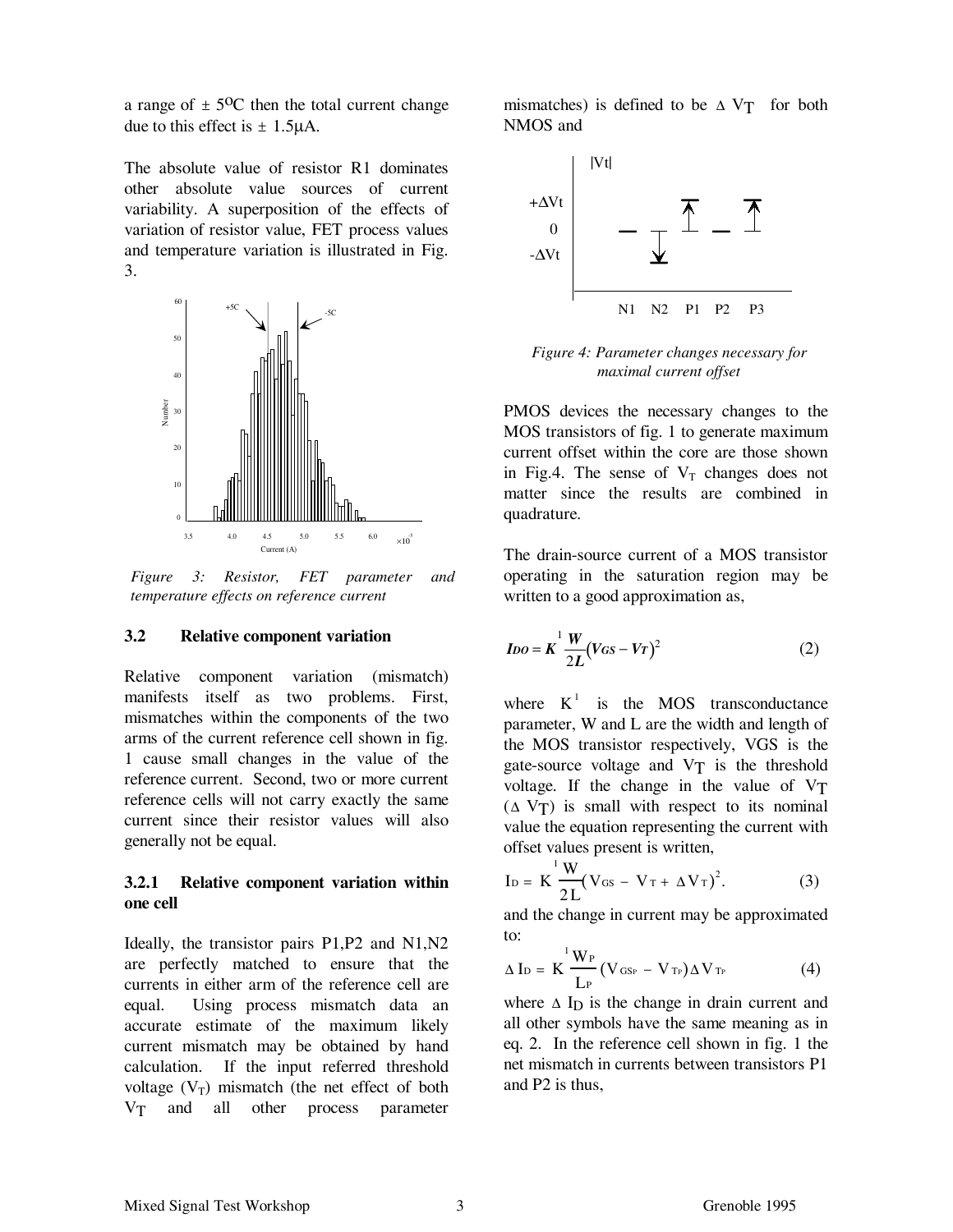$$
\Delta I_{P12} = K^1 \frac{W}{L} (V_{GS} - V_T) \Delta V_T.
$$
 (5)

The threshold voltage mismatch of N1 and N2 causes the voltage drop on the resistor Rq to change by  $\Delta V_T$ . (It has been assumed that the small current mismatch between transistors N1 and N2 has negligible effect on mismatching their gate-source voltages.) Mismatch between transistors P2 and P3 must also be accounted for using

$$
\Delta I_{P23} = K^{1} \frac{W_{P3}}{L_{P3}} (V_{GS} - V_{T}) \Delta V_{T3}
$$
 (6)

where  $A_3$  is the aspect ratio of transistor P3 and  $\Delta V_{\text{T3}}$  is its threshold voltage shift from the nominal value of VT.

Inserting the  $3\sigma$  values for  $\Delta V_T$  into equations 4,5 and 6 are combining them in quadrature (i.e. assuming no correlation between offset values and taking into account that P2 and P3 act so as to reduce the RMS core current error by a factor of  $\frac{8/12}{ }$ 18 / 10 ) gives a predicted  $3\sigma$  current mismatch of 0.22 $\mu$ A.

A monte-carlo simulation of the same circuit with the same offset values gives a  $3\sigma$  current tolerance of 0.32μA. Hand calculation and monte-carlo results are shown in fig. 5.



#### **3.2.2 Relative component variation between cells**

In addition to the current tolerance predicted in the above section there will also be an intra cellular current tolerance caused by resistor mismatch. This may be calculated in the same way as for the wafer current distribution but using the resistor matching value rather than the absolute resistor value range. A value of

± 0.46μ A is predicted for this component of the  $3\sigma$  current variation assuming a  $1\%$ resistor match from cell to cell.

Combining in quadrature this current variation value with that shown in fig. 5 the net current variation is  $\pm$  0.6μA about the nominal current at the  $\pm$  3 $\sigma$  level.

#### **4 Measured results**



*Figure 6: Schematic diagram of current reference chip cells*

#### **4.1 Test chip**

Figure 6 shows a schematic diagram of a test chip which was fabricated to test the accuracy of the predicted current variation values. The chip consists of five current reference cells each identical to that shown in fig. 1. One of these reference cells was used to generate a bias current for five operational amplifiers. Ten chips were fabricated in total.

#### **4.2 Fully on chip reference circuit**

The average current drawn by all the current reference cells will give an indication of the accuracy of the prediction of absolute current value determined primarily by the value of the bias resistor, R1. The average measured value of reference current was 18.77μA measured over all current reference cells on all chips. Figure 7 compares this with the hand calculated and monte-carlo calculated results. Ideally several wafers from different batches should be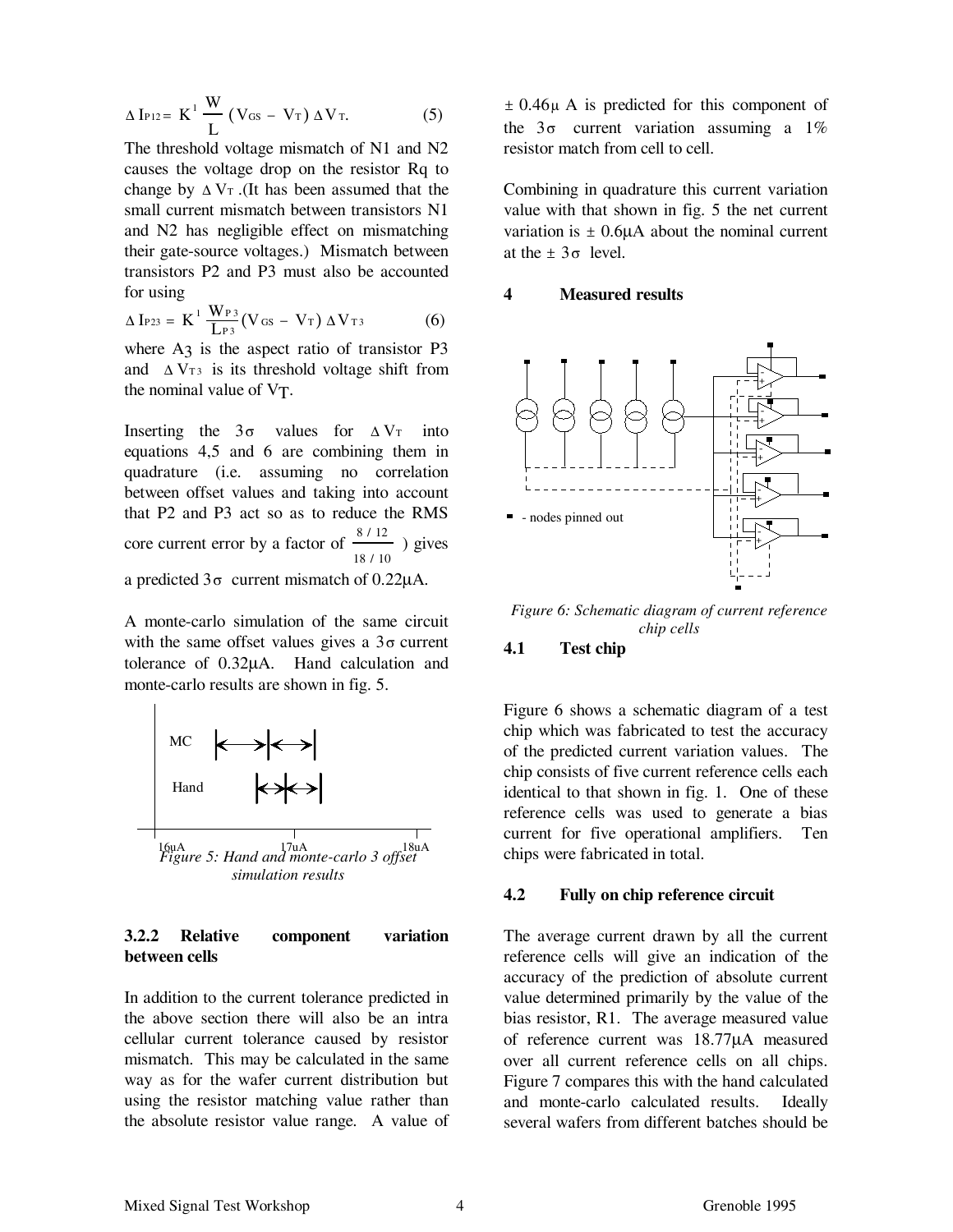used to verify this prediction, but cost and time scale constraints made this impractical. Within these limitations the measured results are consistent with those predicted.



Figure 7: Measured average and hand and monte-carlo  $3\sigma$  current values

### **4.3 Relative component variation effects**

Measurement of the scatter on the current drawn by the five reference cells on one chip allows the total mismatch induced current scatter component to be determined. The average scatter of current values measured in this way over all chips at the  $\pm 3\sigma$  level is 0.81μA in 18.77μA. Comparing this value with predicted scatter values of  $\pm$  0.6μA for hand calculation and  $\pm 0.86\mu A$  for monte-carlo simulation. We can conclude that agreement between monte-carlo simulation and silicon is thus good although hand calculations are less accurate.

# **4.4 Fully off chip current source**

All five operational amplifiers on one chip are biased from one current source, thus scatter of Iddq current values among these five operational amplifiers gives a measure of the accuracy of Iddq current which could be obtained from the use of a fully off chip reference circuit. The average measured scatter (at  $3\sigma$  level) over all ten chips was  $7.2\mu$  A in 134.8μ A which amounts to approximately 5%.

# **5** Normal I<sub>DD</sub> distributions

We can now conclude that absolute component variation has been shown to be the major cause of variation of current reference value on a standard CMOS process if a fully on-chip reference cell is used. If one (or more)

components are taken off chip to improve accuracy then mismatch between components on chip has been shown to determine the accuracy by which an  $I_{DDO}$  current can be determined.

For the fabrication process used by the authors, an approximate I<sub>DDQ</sub> current definition accuracy of  $5\mu$  A exists. However, in many cases the transistors N1,N2 and P1,P2 in fig 1 will not be physically close and the net threshold voltage offset between them will be larger than those used in this paper. Temperature gradients across a chip will also become an important issue in this situation. Poorer definition of the  $I_{DDQ}$  current will result and an I<sub>DDQ</sub> current definition error in excess of 5μ A will be observed.

# **6.** Potential applications of I<sub>DDX</sub>

It is likely that future applications of supply current monitoring will need to address the above problems as well as the relatively high quiescent current levels in many analogue circuits. In analogue design there is often a trade off between high speed operation and low power dissipation causing supply currents to vary between zero to several mA from design to design. Another point worth considering is the influence of the input signals. In most digital circuits, the inputs do not have a significant effect on supply current levels. This is not the case in many analogue designs. In an attempt to formalise the applicability of  $I_{\text{DDX}}$  techniques, three dominant design styles have been identified.

# **6.1 1. High I**<sub>DD</sub>

This tends to be a consequence of class A behavior of many circuits in which the output current can never exceed the bias current. Since the bias current is constant, either  $I_{DDO}$  or  $I_{SSO}$ are independent of the input signals. Some circuits which belong to this group are conventional two stage voltage mode comparators and amplifiers, one stage (foldedcascode) amplifiers or current mode blocks such as class A switched current memory cells.